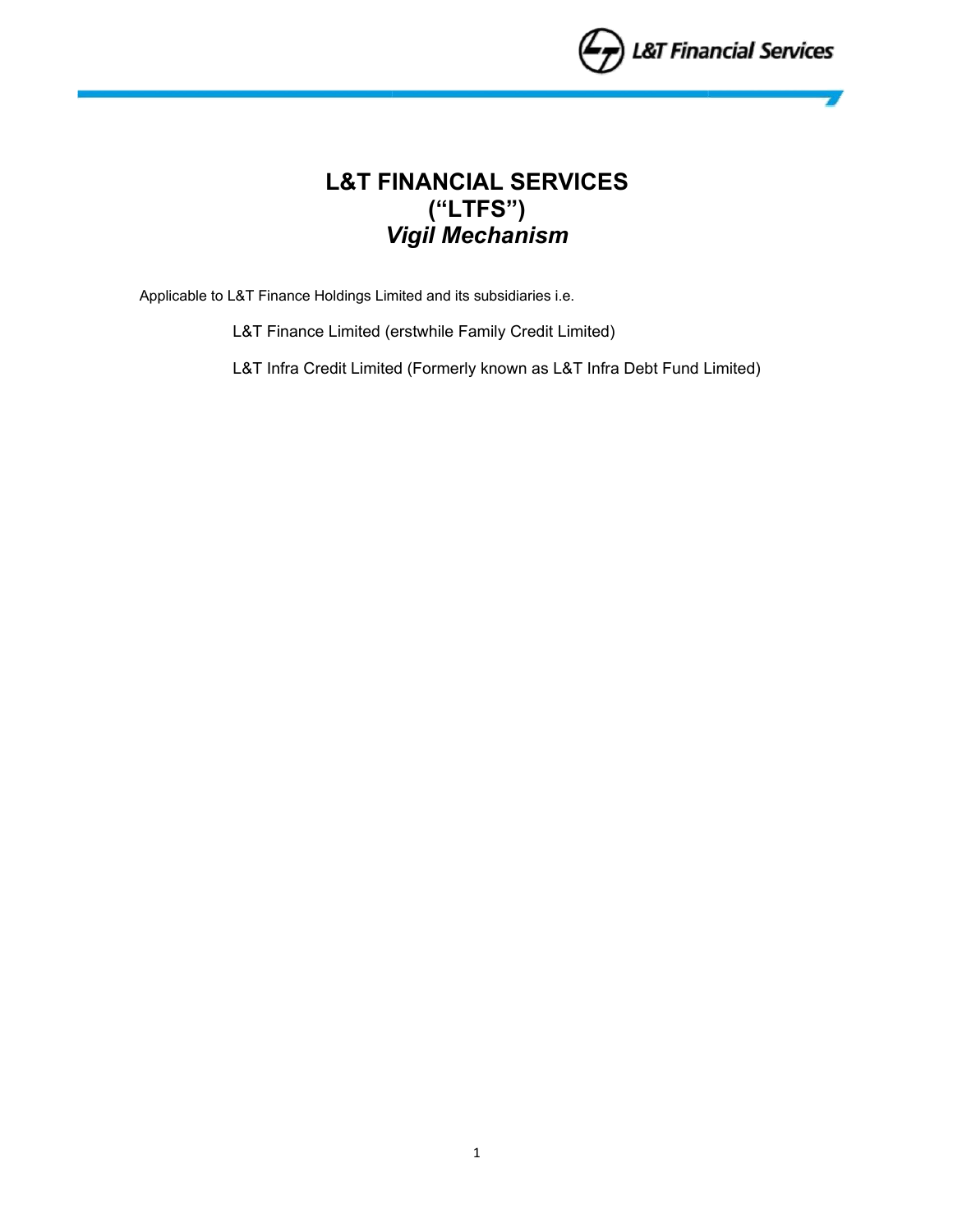| 1.0            |                                                        |  |
|----------------|--------------------------------------------------------|--|
| 1 <sub>1</sub> |                                                        |  |
| 1.2            |                                                        |  |
| 1.3            |                                                        |  |
|                |                                                        |  |
| 2.0            |                                                        |  |
| 2.1            |                                                        |  |
| 2.2            |                                                        |  |
| 2.3            | MATTERS EXCLUDED AS THERE ARE SEPARATE FORUMS4         |  |
|                |                                                        |  |
| 3.0            |                                                        |  |
| 3.1            |                                                        |  |
| 3.2            |                                                        |  |
| 3.3            |                                                        |  |
|                |                                                        |  |
| 4.0            |                                                        |  |
| 4 <sub>1</sub> |                                                        |  |
| 4.2            |                                                        |  |
| 4.3            |                                                        |  |
|                |                                                        |  |
| 5.0            | PROTECTION OF VIGILANT PERSON/WHISTLEBLOWER/TIPSTER  6 |  |
| 5.1            |                                                        |  |
| 5.2            |                                                        |  |
|                |                                                        |  |
| 6.0            |                                                        |  |
|                |                                                        |  |
| 7.0            |                                                        |  |
|                |                                                        |  |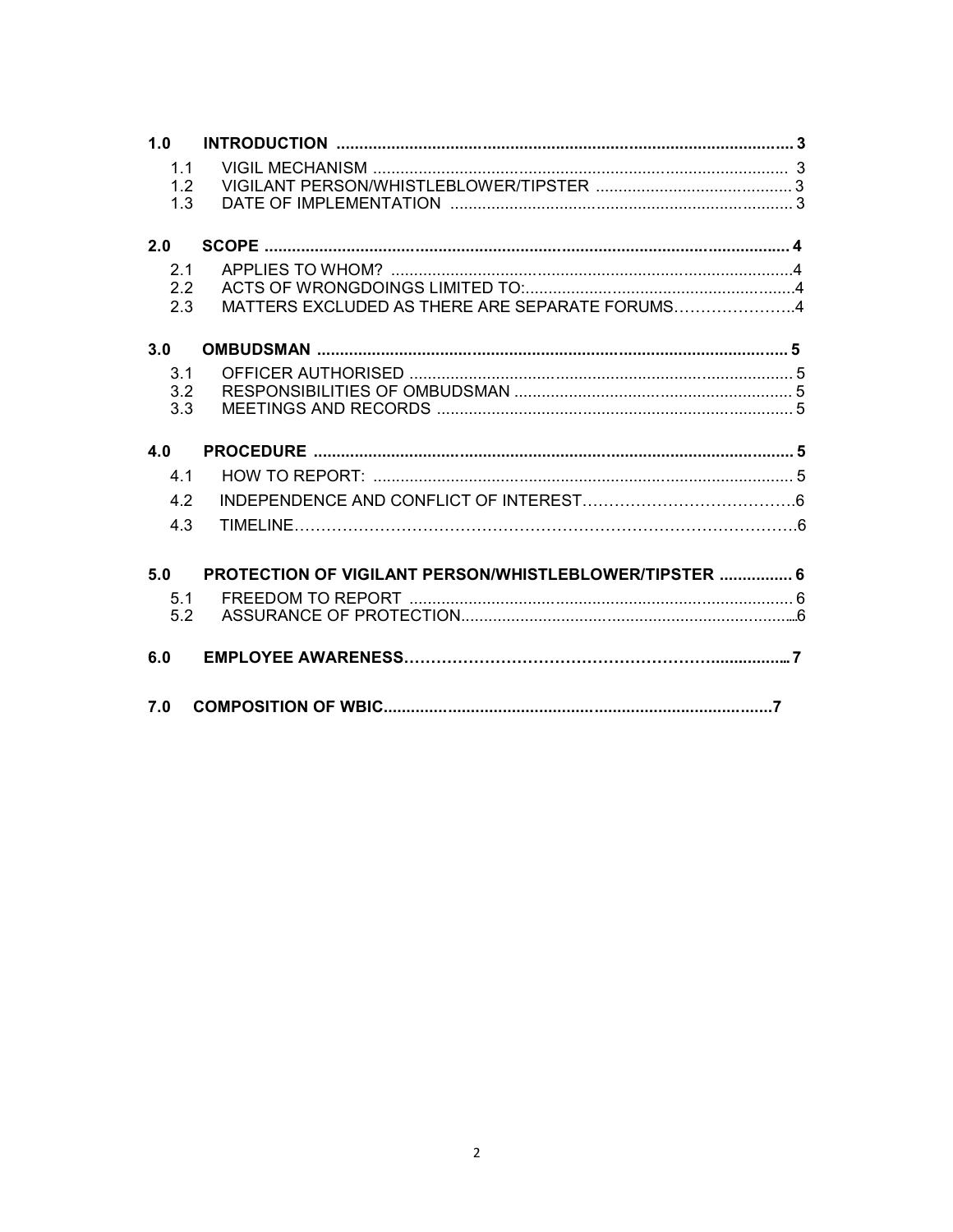

## 1.0 INTRODUCTION

## **1.1 Vigil Mechanism**

Good governance is an integral part of the existence of a company. It inspires and strengthens investors' confidence by ensuring the company's commitment to higher goals and profits. This objective is achieved by adopting transparent procedures and practices, having in place effective machinery to address the concerns of all stakeholders, keeping shareholders informed about developments in the company and ensuring effective control over the affairs of the company.

The Company is committed to the highest possible standards of openness, probity, and accountability. In line with that commitment, we expect directors and employees that we deal with, to come forward and voice genuine concerns.

Keeping this in mind and to facilitate this process, the Company has formulated a Vigil Mechanism Framework to enable directors, employees and service providers to report genuine concerns about unethical behaviour, actual or suspected fraud or violation of Code of Conduct.

The Vigil Mechanism Framework is a structured process, which encourages and facilitates directors, employees and service providers to report without fear of retaliation, wrongdoings or any unethical or improper practice which may adversely impact the image, credibility and/or the financials of the company, through an appropriate forum. The objective is to maintain a redressal system which can process all complaints with utmost confidentiality concerning questionable accounting practices, internal accounting controls, or fraudulent reporting of financial information and anti- social conducts.

In other words, if directors, employees and service providers observe any wrongdoing that may adversely affect the company's image or financials they should assist in rectifying it by reporting it to the management for appropriate action.

#### **1.2 Vigilant Person/Whistleblower/Tipster?**

A '**Vigilant Person/Whistleblower/Tipster**' is an employee, director or a service provider (agency, vendor, contractor or any outsourced partner) who finds that another employee or director or an outsider is engaged in a conduct which may inappropriately affect the image, credibility or financials of the Company and who may, without expecting any reward in return report the matter to the Management as per the guidelines given below. Such a person is known as a 'Vigilant Person/Whistleblower/Tipster' and the matter so reported by any employee or director of the company shall be considered to be under 'VIGILANCE' and treated with utmost confidentiality.

#### **1.3 Date of Implementation**

This Vigil Mechanism comes into force from April 1, 2014.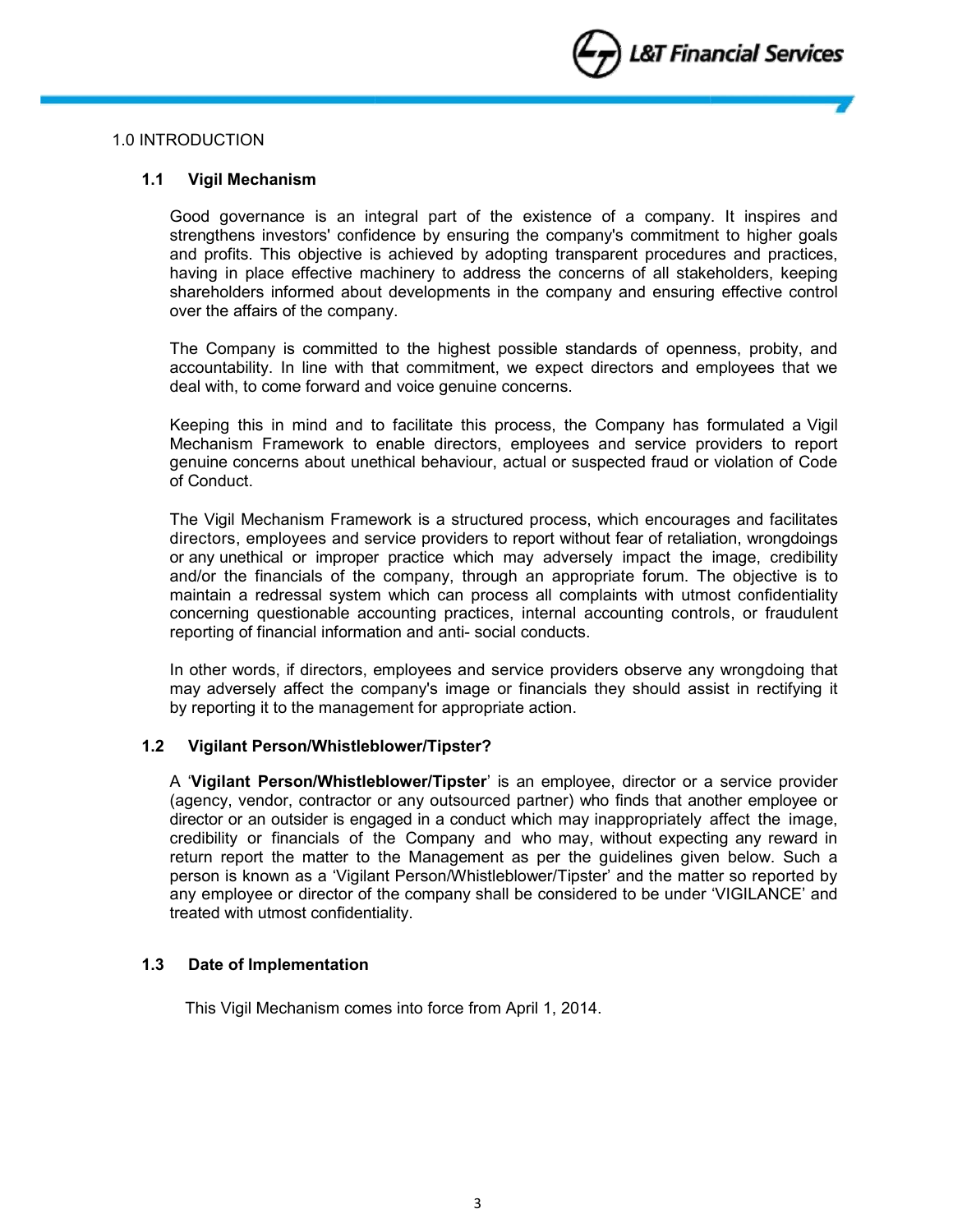

## 2.0 SCOPE

## **2.1 Applies to Whom?**

This Vigil Mechanism Framework is applicable to all Employees,Directors and Service Providers of the Company.

## **2.2 Act of Wrongdoing as illustrated below may include but not limited to:**

- Forgery or alteration of documents
- Unauthorized alteration or manipulation of computer files
- Fraudulent financial reporting
- Pursuit of a benefit or advantage in violation of the company's interest
- Misappropriation/misuse of Company's resources, like funds, supplies, or other assets including business assets
- Authorizing/receiving compensation for goods not received/services not performed
- Authorizing or receiving compensation for hours not worked
- Improper use of authority for personal gain
- Release of Proprietary Information
- Kickbacks or unauthorized commissions
- Giving and taking bribes
- Theft of Cash/Assets
- Theft of Goods/Services
- Unauthorized discounts/approvals/sanctions/ guarantee/ assurity including to clients/ investors
- Falsification/Destruction of Company records
- Fraudulent Insurance Claims
- Insider trading including front running and self-dealing
- Work Place Harassment

## **2.3 Matters pertaining to the following shall be excluded from the purview of Vigil Mechanism Framework.**

- Personal Grievances
- Dissatisfaction with appraisals and rewards
- Complaints relating to Service conditions
- Company Policies
- Suggestions for improving operational efficiencies
- Sexual Harassment (redressal mechanism provided under the relevant Act)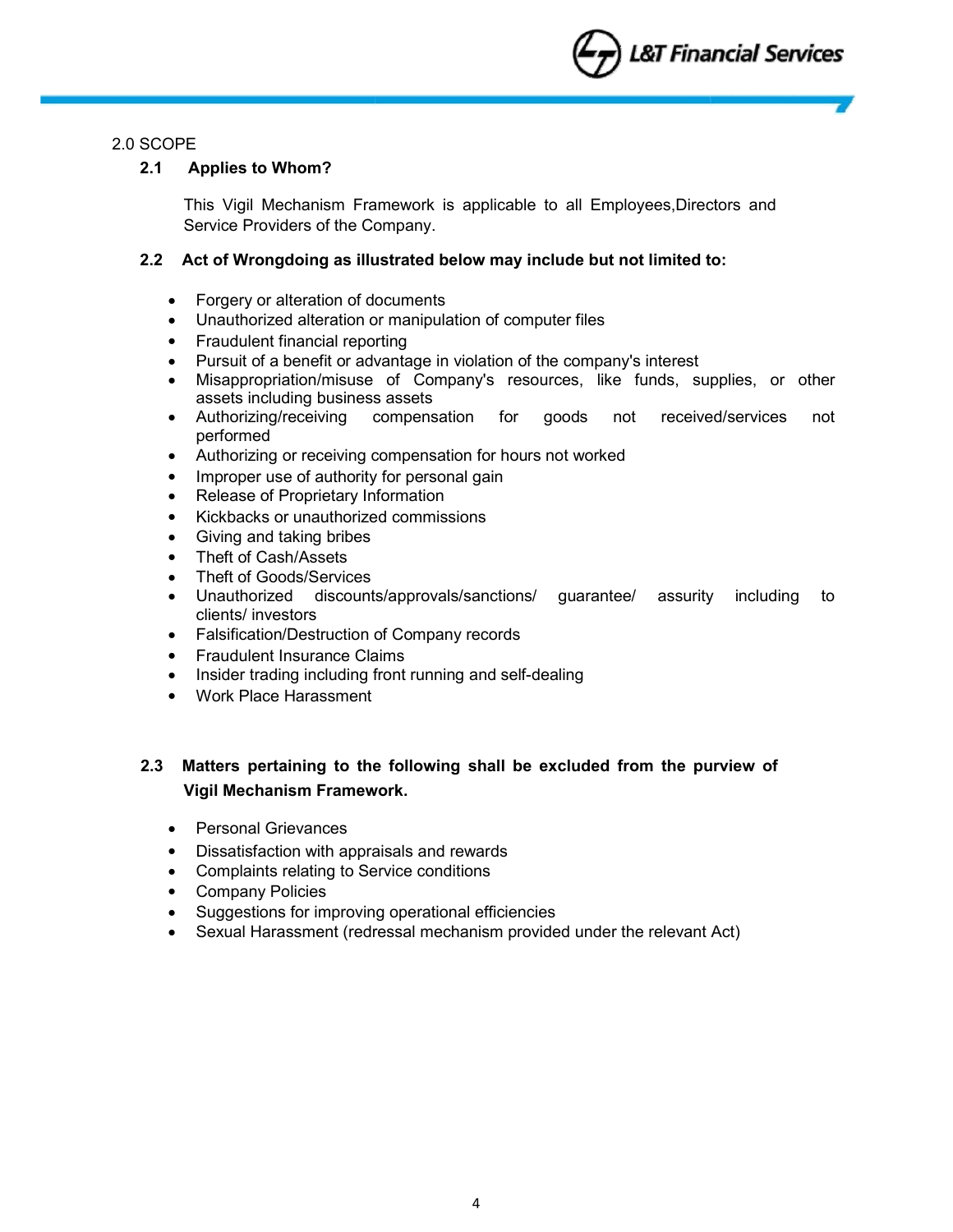

## 3.0 OMBUDSMAN

## **3.1 Officer Authorized**

The Head Internal Auditor of L&T Financial Services will act as an Ombudsman.

## **3.2 Responsibilities of Ombudsman**

- Receiving and acknowledging complaints
- Sorting / Screening / Short listing
- Interim communication to Audit Committee/Managing Director / Whole-time Director/ Whistle Blower Investigation Committee
- Investigation through appropriate delegation / agencies
- Recommend course of action based on investigation to Management
- Prevention of harassment or retaliation to and redressal of complaints of Vigilant person/Whistleblower/Tipster
- Ensuring confidentiality and safety of the Vigilant person from being persecuted within the organization
- Any other related responsibility as decided by the Management
- **The decision on the course of action on the whistleblower's complaint as taken by the Ombudsman will be final.**

## **3.3 Meetings and Records**

• The Ombudsman will maintain its records such as Agenda, Minutes of the Meeting, Complaint Reports, and Action initiated etc.

#### 4.0 PROCEDURE

## **4.1 How to report:**

A perceived wrongdoing or an act for whistle blowing may be reported by a **Vigilant Person/Whistleblower/Tipster** in oral or written form, including e-mail.. Email address and postal address is furnished at the end of this document.

- In the case of oral reports, the **Vigilant Person/Whistleblower/Tipster** may approach his immediate superior or the Departmental Head who should get the oral report converted into a written one. The written report should then be forwarded to the Ombudsman. Ombudsman after considering the report and its gravity may settle the grievance if it is not so material and if it deals with petty issues. However if the grievance is material then it should be forwarded to the Whistle Blower Investigation Committee, for investigation. After investigation the complaint with Investigation Report should be forwarded to respective entity's Audit committee /Managing Director / Whole-time Director as the case may be.
- The complaint or grievance from a **Vigilant Person/Whistleblower/Tipster** can also be directly submitted to respective entity's Audit Committee/Managing Director / Whole-time Director. The recipient would acknowledge the same and review the issue as deemed necessary and also forward the report to Ombudsman for the record purpose. The recipient will make all efforts to expeditiously look into the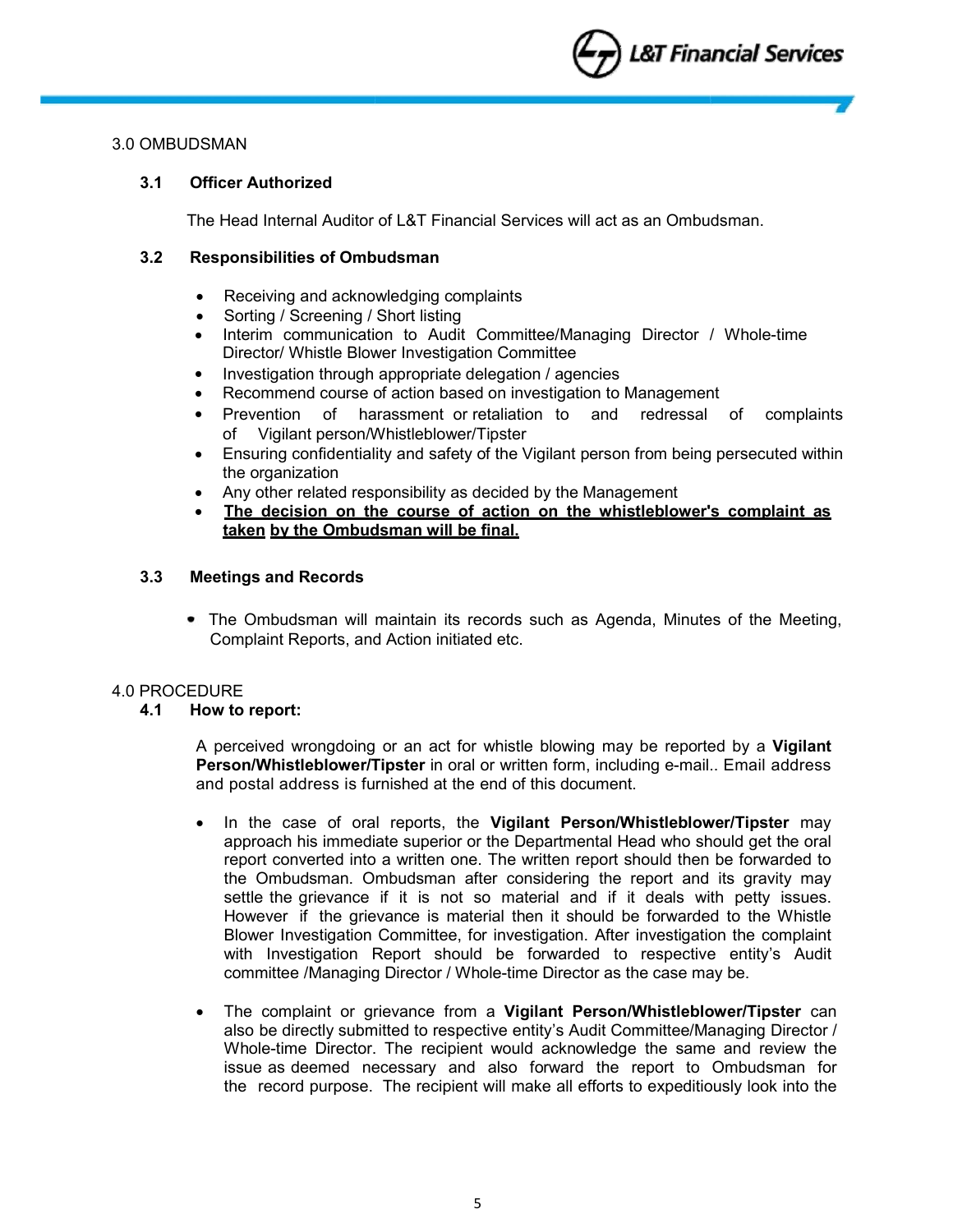

complaint received from **Vigilant Person/Whistleblower/Tipster** including reference to the Whistle Blower Investigation Committee.

• Any compliant, whether anonymous or otherwise shall be considered if there is sufficient and specific detail along with relevant evidence provided and a mechanism for the Ombudsman / Committee to seek further details from the complainant with assured confidentiality.

## **4.2 Independence and Conflict of Interest:**

 The Chairman of the Audit Committee of the Board of Directors has direct access to the Whistleblower email ID and shall be informed of complaints received under the mechanism by the Ombudsman. Where there is a complaint against the any member of the investigation Committee other than the ombudsman, such member shall be excluded from the investigation in order to ensure that there is no conflict of interest. Where there is a complaint against the Ombudsman, such cases shall be dealt with by the Chairman of the Audit Committee through appropriate means.

## **4.3 Timeline:**

 Generally, the entire investigation process shall be completed within 45-60 days. In exceptional circumstances, where there are multiple matters/allegations involved, that requires complex field investigation then additional time shall be granted by the Whistle Blower Investigation Committee. All open investigations during the end of the quarter are updated to the Audit Committee along with reasons of additional time required wherever applicable.

## **Contact address & e-mail:**

Head Internal Audit, L&T Finance Holdings Ltd., PO Box No: 9760, Vidyanagari, Mumbai 400 098 Email: whistleblower@ltfs.com

## 5.0 PROTECTION OF VIGILANT PERSON/WHISTLEBLOWER/TIPSTER

#### **5.1 Freedom to Report**

Directors, Employees and service providers should feel free to report matters of wrongdoing to the Whistle Blower Investigation Committee without fear of any repercussion on themselves. The Management assures maintaining anonymity of the Vigilant Person/Whistleblower/Tipster at all times. The Management also affirms that the whistleblower/person exercising vigilance shall be protected from unfair termination, retaliation, threat of termination, disciplinary action, transfer, demotion, refusal of promotion or any other unfair prejudicial employment practices, which the Vigilant Person/Whistleblower/Tipster may face from any quarters within the Company due to the act of whistle blowing/exercising vigilance.

## **5.2 Assurance of Protection**

If at any time, Vigilant Person/Whistleblower/Tipster perceives or apprehends that he is being unfairly victimized or harassed due to his act of whistle blowing/exercising vigilance,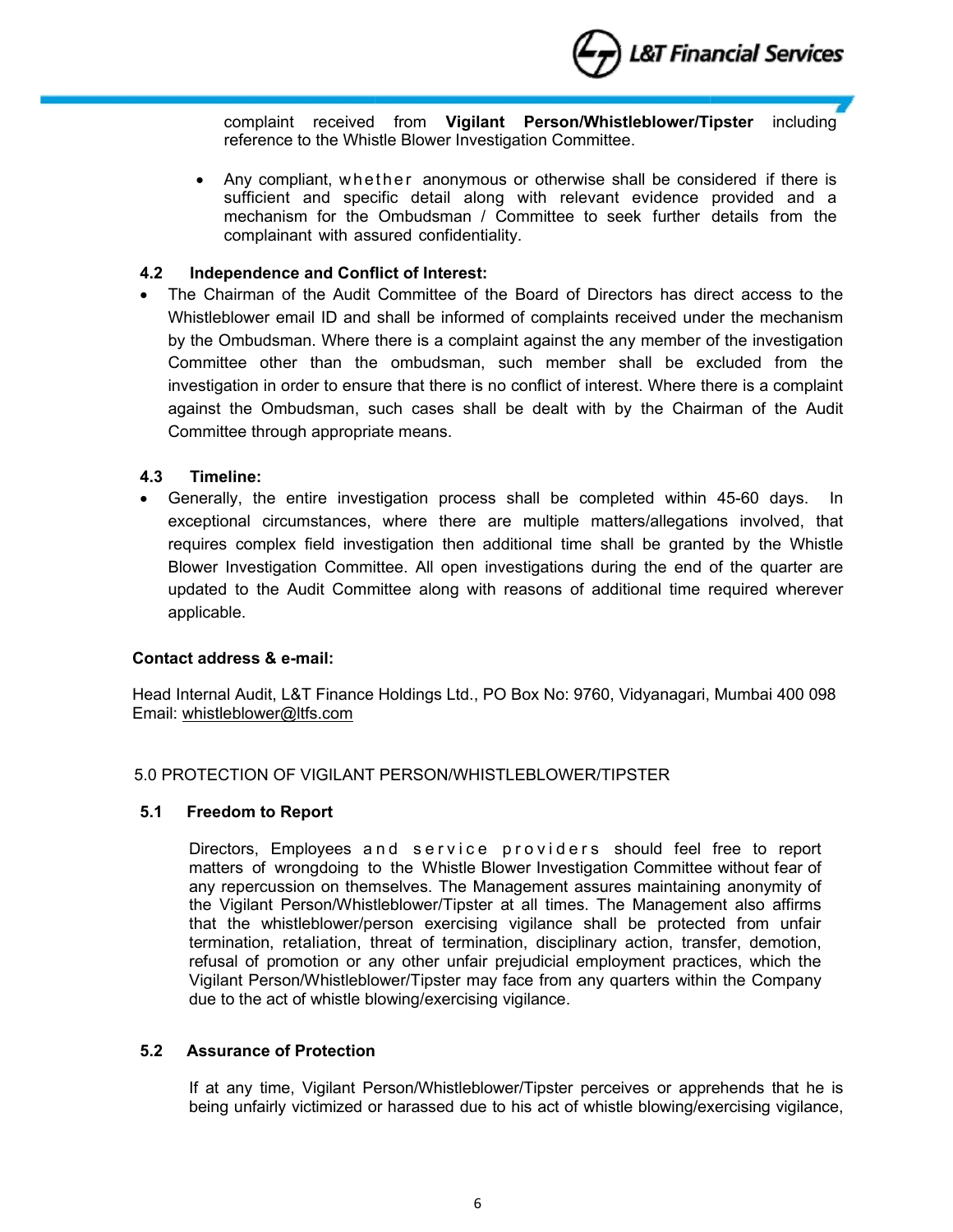he shall have the right to approach the Ombudsman who will review the Vigilant Person/Whistleblower/Tipsters complaint and take appropriate action, as applicable, to ensure that the Vigilant Person/Whistleblower/Tipster is not so subjected to any unfair or prejudicial employment practices on account of his alleged victimization.

#### 6.0 EMPLOYEE AWARENESS

The Whistle Blower Investigation Committee (WBIC) shall ensure that there is sufficient awareness created about the mechanism through various medium such new employee induction program, refresher emails, posters etc. The Vigil mechanism policy shall be easily accessible to the Employees, Directors and Service Provider both through intranet and LTFS external website.

#### 7.0 COMPOSITION OF WBIC

The respective Board of L&T Finance Holdings Limited (LTFH) group companies have reconstituted the Whistle Blower Investigation Committee (WBIC) effective November 14, 2019.

The revised composition of the committee is given below: Group Chief Financial Officer Chief Human Resources Officer Head-Group Secretarial Head-Internal Audit